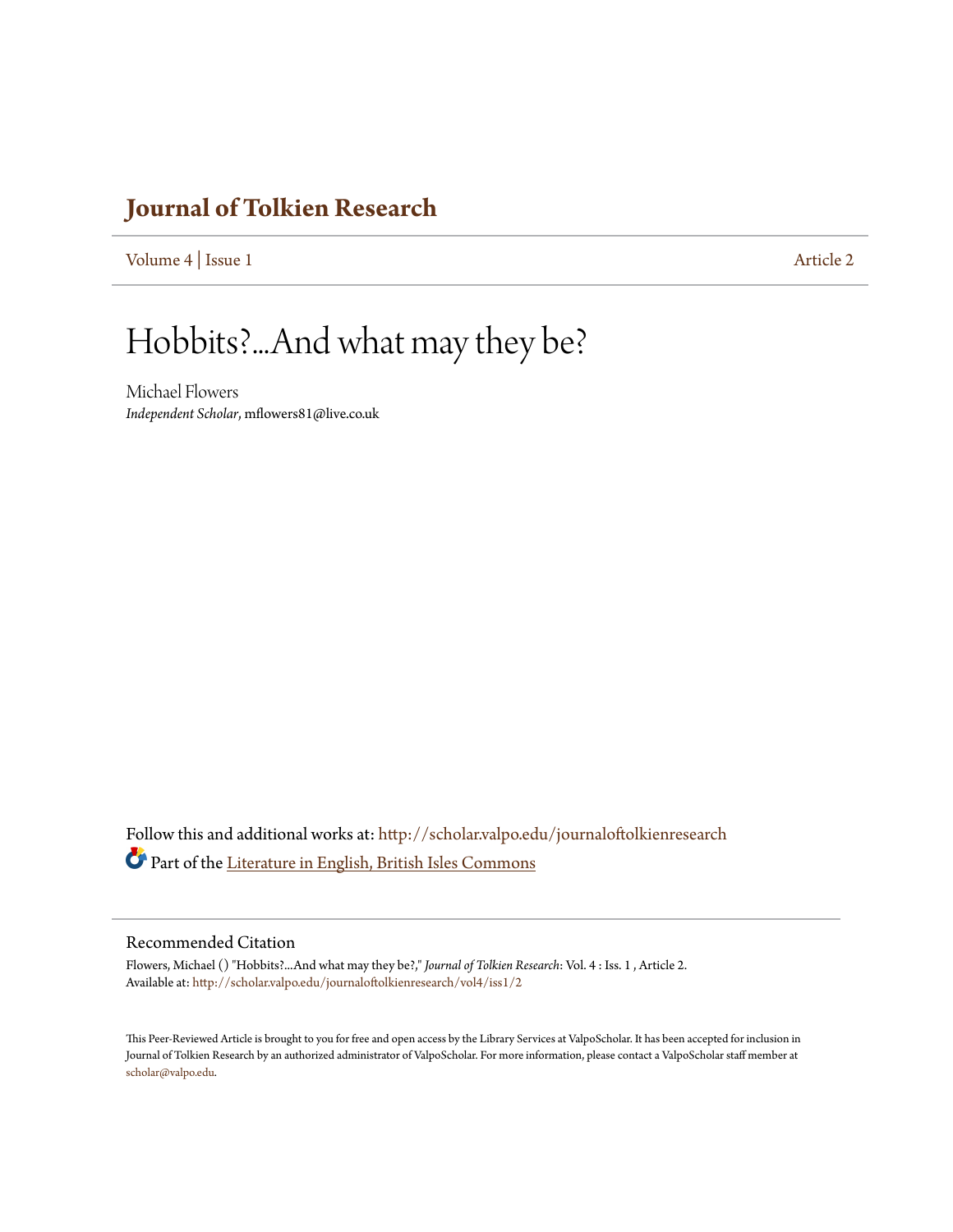## Hobbits?...And what may they be?

### **Cover Page Footnote**

Cleaver, Harry M & H Browne, "Wireless, an Hundred Years Ago?", The Listener, 13 Sept 1933, p.396.

This peer-reviewed article is available in Journal of Tolkien Research: [http://scholar.valpo.edu/journaloftolkienresearch/vol4/iss1/2](http://scholar.valpo.edu/journaloftolkienresearch/vol4/iss1/2?utm_source=scholar.valpo.edu%2Fjournaloftolkienresearch%2Fvol4%2Fiss1%2F2&utm_medium=PDF&utm_campaign=PDFCoverPages)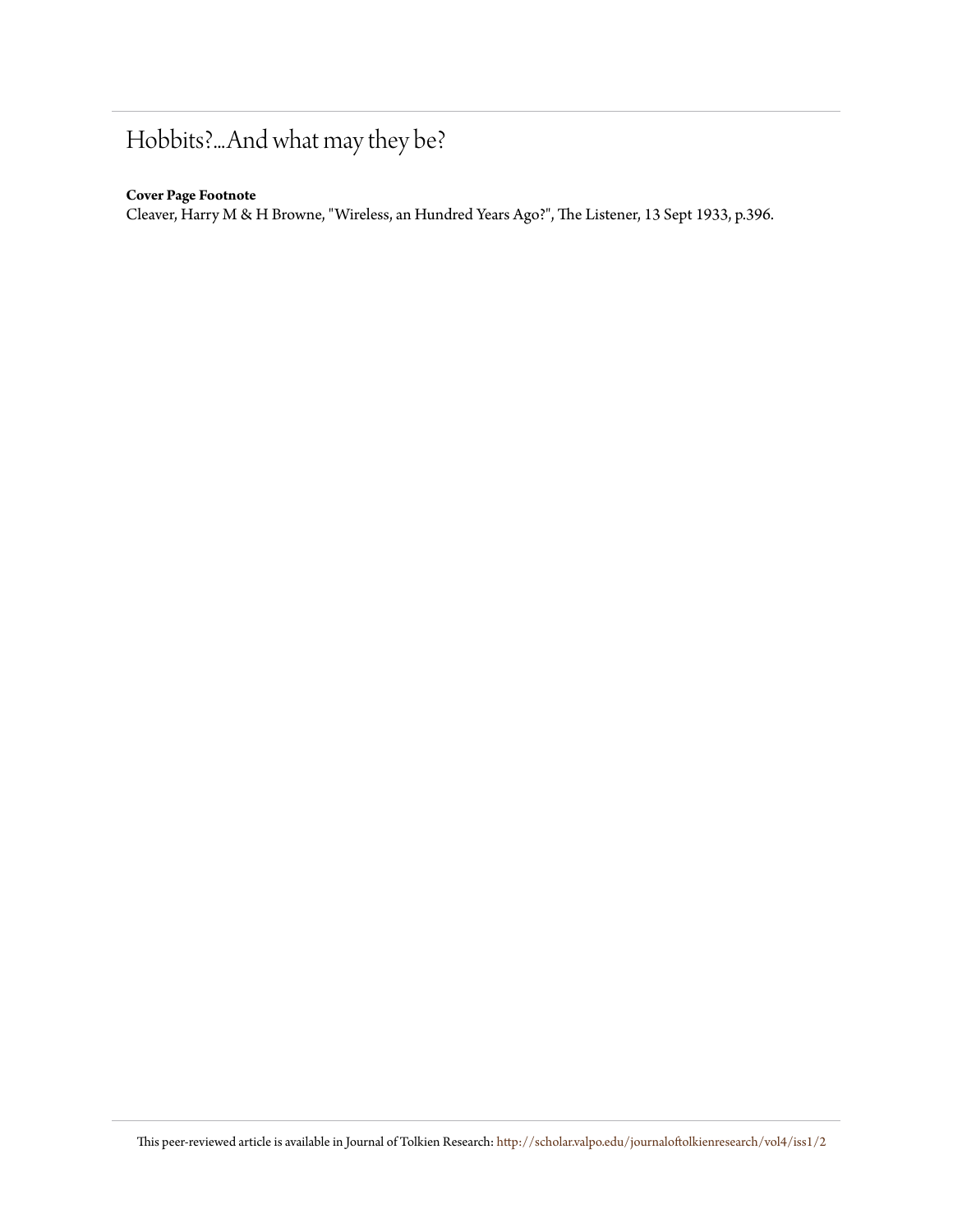"Will you kindly arrange….with your Tenant who has the good Potatoes, that he… should send me 12 Hobbits." (Sir T.H. Browne, 1836)

Éomer's query in the second chapter of *The Two Towers* (*Lord of the Rings,* 434), utilised as the heading for this paper, has been asked in either those or similar words regularly in the eighty years since *The Hobbit* was published. A question asked almost as frequently is: 'Where did Tolkien get the word "hobbit" from?' Meanwhile, Sir Thomas Browne's 1836 letter was published for the first time in 1933, later in the same year in which Tolkien is believed to have completed his children's book (Rateliff, xx). Four decades ago *The Times* announced that "the origin of the engagingly elusive [word] hobbit has at last been tracked to earth" in a Victorian book called *The Denham Tracts* (Howard, 14). However, this paper will demonstrate, on the eightieth anniversary of the first publication of Tolkien's perennially popular children's book, *The Hobbit*, that a down-to-earth Welsh word is even more likely to be the true genesis of the word 'hobbit.'

Tolkien invariably explained to various interviewers that one summer he was marking examination papers, which he found a laborious and boring task, when he came across a blank page. In a TV interview first broadcast in March 1968, he revealed he was suddenly inspired to write on the clear paper: "in a hole in the ground there lived a hobbit" (Megahey, 1968); a sentence which has recently been described as "a kind of tipping point for British folklore and fantasy writing" (Larrington, 9). The whole object of Tolkien's recollection appears to show that this was a sudden impulsive act of creation, or in his own words the "actual flashpoint" (Megahey, ibid). He emphasized this aspect in the example above because immediately before he recited the first sentence of *The Hobbit* Tolkien preceded it with a prefatory remark "I can't think why" (ibid). He made a similar comment almost every time he related the event. In a near contemporary magazine interview he added: "I don't know where the word [hobbit] came from" (Plimmer, 32), whilst in a letter to W.H. Auden he confided "I did not and do not know why" (Letters, 215). It is significant for this study that in addition to the word hobbit this first sentence also revealed that hobbits were strongly associated at the moment of inspiration with holes in the ground, and, of course, by implication, with the soil. It could therefore be argued that both the origin of the word hobbit and the hobbit's natural habitat were a bubbling up from the "creative unconsciousness" (Shippey, *Road*, 75) or what Tolkien himself would probably have called a submerged memory from the 'leaf-mould'.

In 1971 when Tolkien was answering a question about the origin of the word Gondor, he informed his correspondent that "one's mind is, of course, stored with a 'leaf-mould' of memories (submerged) of names, and these rise up to the surface at times, and may provide with modification the basis of 'invented' names" (Letters, 409). Similarly, in a letter to Roger Lancelyn Green when discussing the source of the word hobbit, he confided that "one cannot exclude the possibility that childhood memories might suddenly rise to the surface long after (in my case after 35-40 years), though they might be quite differently applied" (Ibid, 406-7). The first sentence of *The Hobbit* seems to be a perfect exemplar of a moment when a submerged memory of a long-forgotten name may have risen to the surface. However, if this is the case, where may Tolkien have come across the word hobbit, or a similar word earlier in his life?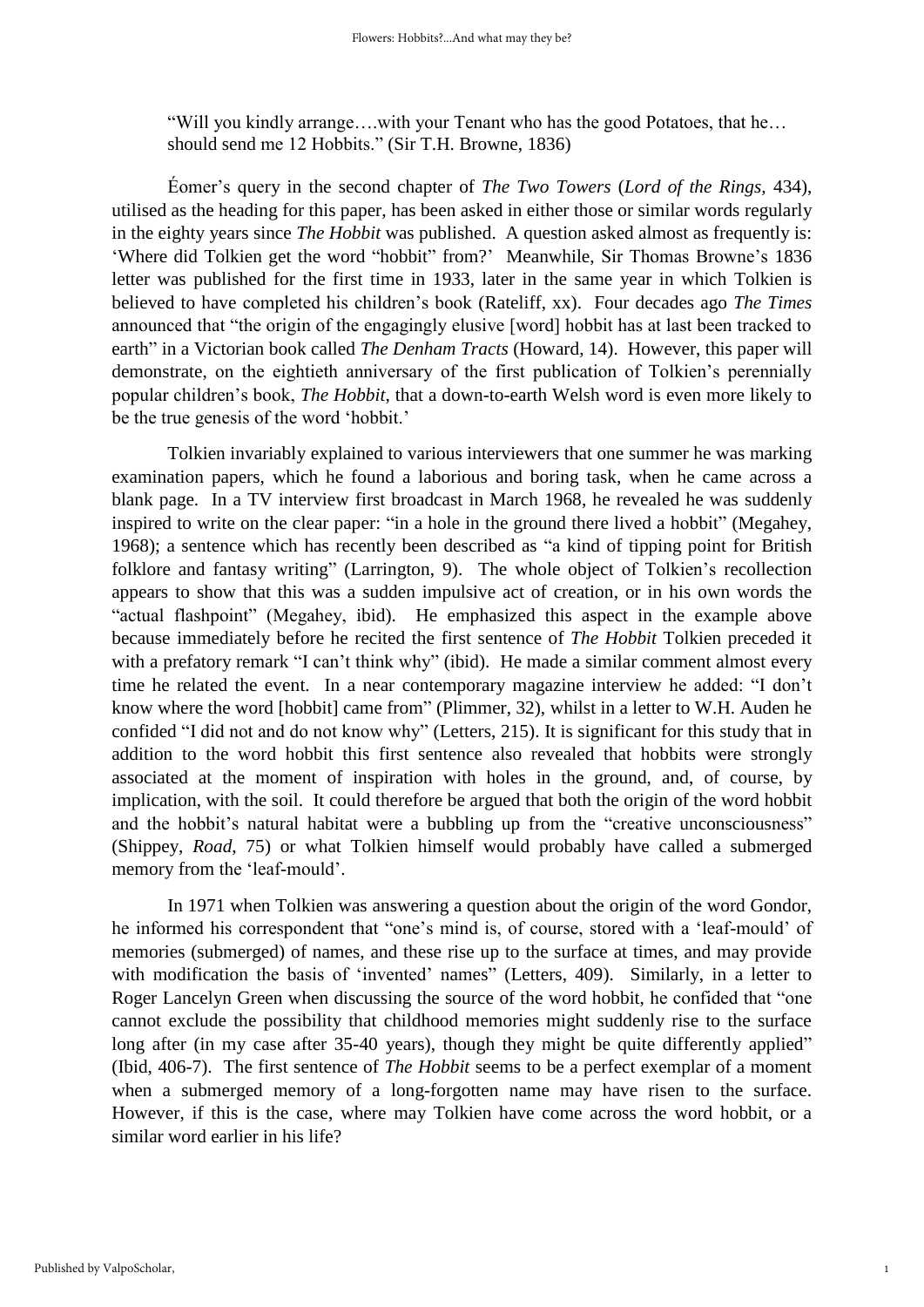Since Tolkien's death many words have been written in an attempt to determine where the word hobbit came from. In 1977 *The Times* revealed that a researcher for the *Oxford English Dictionary* had found the word hobbit in a book published in the nineteenth century (Howard, 14). This was in an obscure book of folklore collected by Michael Aislabie Denham earlier in the century, and edited by James Hardy and named *The Denham Tracts* (1895)*.* Careful comparisons made between the different lists of ephemera Denham issued, have shown that the original publication which included the word 'hobbit' was published in 1853 (Gilliver, 146-8). Hobbits are included in a long catalogue of supernatural species of spirit just before hobgoblins. No further details of the characteristics of these 'hobbits' are forthcoming beyond the name. It cannot be proved that Tolkien ever saw this list, but if he did peruse this esoteric volume, it is reasonable to suppose that this may have lain dormant in the 'leaf-mould' of his mind until the first sentence of the hobbit was scrawled on the examination paper.

*The Times* headline "Tracking the hobbit down to earth" and the journalist's remark that Tolkien's source "has now been identified" were intended to show that the origin of the word had been definitively traced (ibid). The *OED* is a respected publication and has an international reputation, so this claim appears to have gained precedence over any other possible explanation. Once this information was disseminated every scholar who considers the genesis of the word 'hobbit' seems to feel obliged to take the *Denham Tracts* into account. Douglas Anderson's *Annotated Hobbit* lists creatures with the 'hob' element in their name, and then spends a paragraph explaining *The Denham Tracts* (Anderson, 9). Although Anderson does not pass judgement on the validity of the *Denham Tracts* theory, the fact that it is allocated a whole paragraph implies that this is the favoured explanation. However, a note of dissatisfaction or scepticism is often apparent by those who elaborate on this rather tenuous hypothesis. Tom Shippey mentions *The Denham Tracts* briefly when he considers the origin of the word hobbit, but concludes that there is "slender evidence" that the Tracts provide the true source of the inspiration (Shippey, Author, 46). When Marjorie Burns summarised the various options, she emphasised that there was no proof Tolkien had actually read the book in question (Burns, 201). One of the most exhaustive examinations of the likelihood of the *Denham Tracts* supposition occurs as an appendix to John Rateliff's comprehensive *History of the Hobbit.* After a detailed analysis of the complicated publication history of the original ephemeral listings, and the probability of Tolkien reading the list, Rateliff's considered overall opinion is that "it is highly unlikely that *The Denham Tracts* was actually Tolkien's source for *hobbit*" Rateliff, 849). The authors of *The Ring of Words* go a step further when they point out that if Tolkien had used another unique name only found in *The Denham Tracts* then the possibility that he had seen the list would have more credibility, but "there is no trace of them [i.e. the curious words found in the list]" (Gilliver, 146). They also argue that *The Denham Tracts* "certainly seems an unlikely origin for 'buried childhood memories'," (ibid) which helps to ratify one of the main arguments of this study.

What most scholars who have pondered *The Denham Tracts* have so far ignored, is that when Tolkien suggested that he may have resurrected a half-buried memory to create a word like 'hobbit', he also added the significant qualification that any childhood memories "might be quite differently applied" (*Letters*, 407). *The Denham Tracts* has attracted most attention because it contains the name of a creature with the same name as Tolkien's, but his own words suggest that this would in reality make *The Denham Tracts* a less likely source for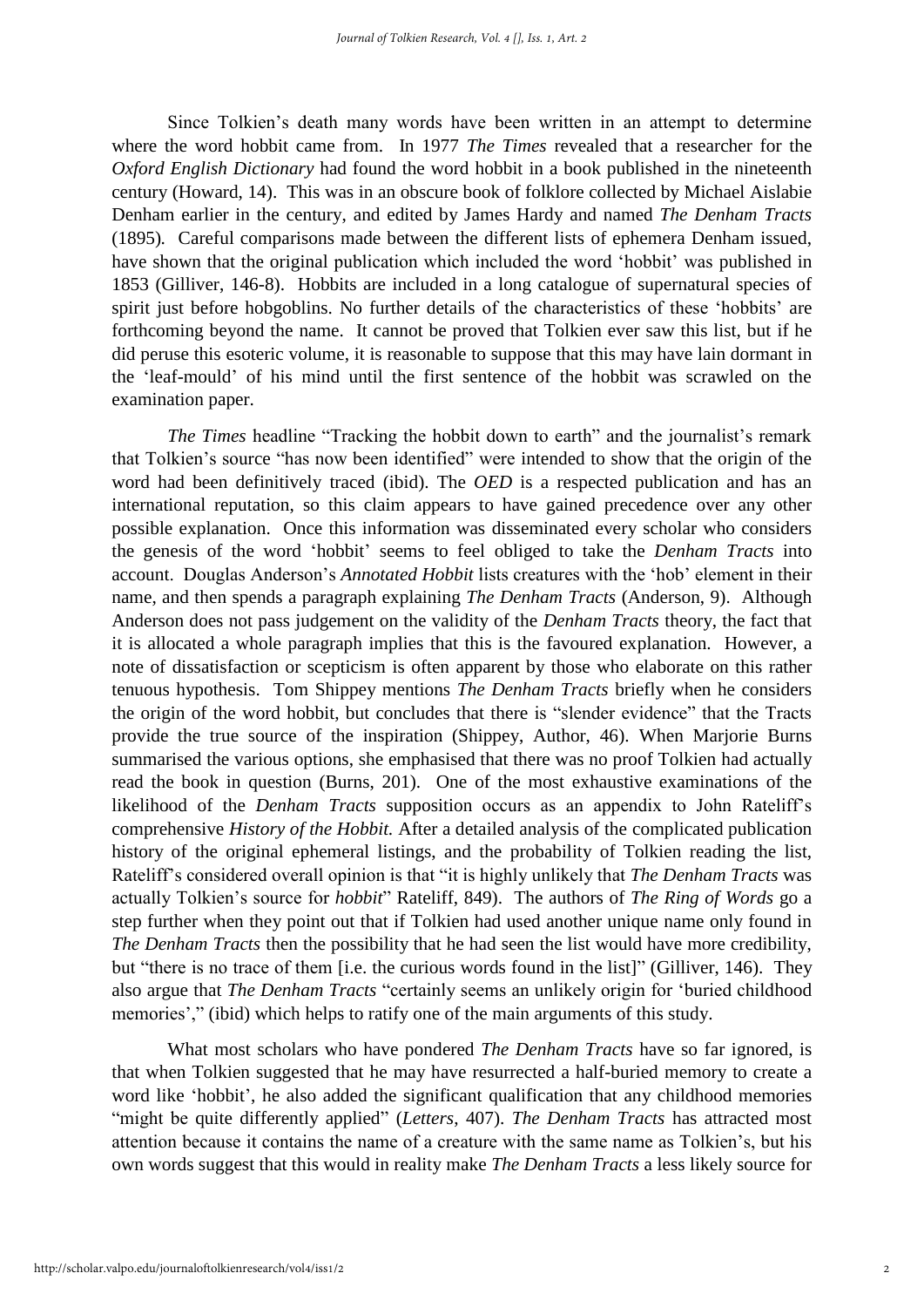the origin of his word. This paper will prove that the word 'hobbit' already existed in North Wales, and it is possible Tolkien may have encountered this as a child. John Rateliff is on less sure foundations when he boldly asserts that *The Denham Tracts* "contains the only known occurrence of the word 'hobbit' before Tolkien" (Rateliff, 263-4). Examination of newspaper archives reveals that the word 'hobbit' or the alternative spelling 'hobbet' appeared countless times well before Tolkien was born, and many of them predate *The Denham Tracts*. One of the earliest surviving examples is from 1832 in which it was reported that corn was being "sold at 18s. per hobbit" (*N.Wales Chronicle*, 3 Apr 1832, 3). This was to become a typical appearance of the word over the ensuing century. The letter at the beginning of this paper is another instance, and was written in the year after that press report. Meanwhile, the alternative spelling appeared in print nearly forty years earlier, which was almost a century before the birth of Tolkien. A Flintshire magistrate wrote a letter to William Pitt, the Prime Minister on 11 Feb 1796, which was published in a regional newspaper to which he appended a note, which referred to "a man who sent a load of 21 hobbets of barley to a kiln in the town" (*Chester Chronicle*, 19 Feb 1796, 3).

Research reveals that the word 'hobbit' was in common use in specific areas of Wales from at least the late eighteenth century right through the nineteenth century and into the early decades of the twentieth century. A hobbit was defined as a measure of 2½ bushels or four pecks, which represented "147 lbs of barley, 168 lbs of wheat, 105lbs oats, and 180lbs of vetches, clover, and beans" (*Northern Whig & Belfast Post*, 21 Feb 1921, 2). The Welsh equivalent of the *OED*, the *Geiriadur Prifysgol Cymru* (GPC), has traced the Welsh term back much further, at least as far back as the late medieval works of Dafydd app Edmwnd, which is several centuries before the word appeared in English (Livingston, 7).

One of the most vivid uses of the word prior to Tolkien occurred when the antiquarian Sir Thomas H. Browne wrote to John Wynne, a major landowner in North Wales on 5 October 1836, of which the following is the whole of the first paragraph:

> Will you kindly arrange for me, as you did last year, and the year before, with your Tenant who has the good Potatoes, that he, or such other of them as may have the best, should send me 12 **Hobbits** (they say the measure is extinct by Law, but I like the old **hobbit** notwithstanding) when he gets them up. [My emphasis] (Cleaver, 396).

In September 1933 *The Listener,* a weekly periodical published by the BBC for 'wireless' listeners, printed the above old letter which had recently been discovered in a book in St Asaph Cathedral, Wales. The letter was republished because Harry Cleaver, a correspondent of *The Listener,* believed that the fourth paragraph would be of interest to listeners. Fortuitously, the whole text of the letter was published, which is why the paragraph quoted above survives in full. Interestingly, the letter shows that the term "hobbit" was supposedly extinct by law as early as 1836, but research shows it was in general usage much later than that, and not just by antiquarians.

It is entirely appropriate that the recipient of the above letter was a Welshman, living in Coed Coch, near Abergele, which is on the north coast of Wales between Rhyl and Colwyn Bay. An examination of Welsh newspapers and periodicals from the late nineteenth century shows that 'hobbit' was still in very common usage almost on a weekly basis in the list of prices from the local Welsh markets. For instance, it occurs virtually every week in *The Wrexham Advertiser* throughout the 1896 market season between 18 January and 25 April when the agricultural prices for Mold or Ruthin are listed. Although the *Wrexham Advertiser*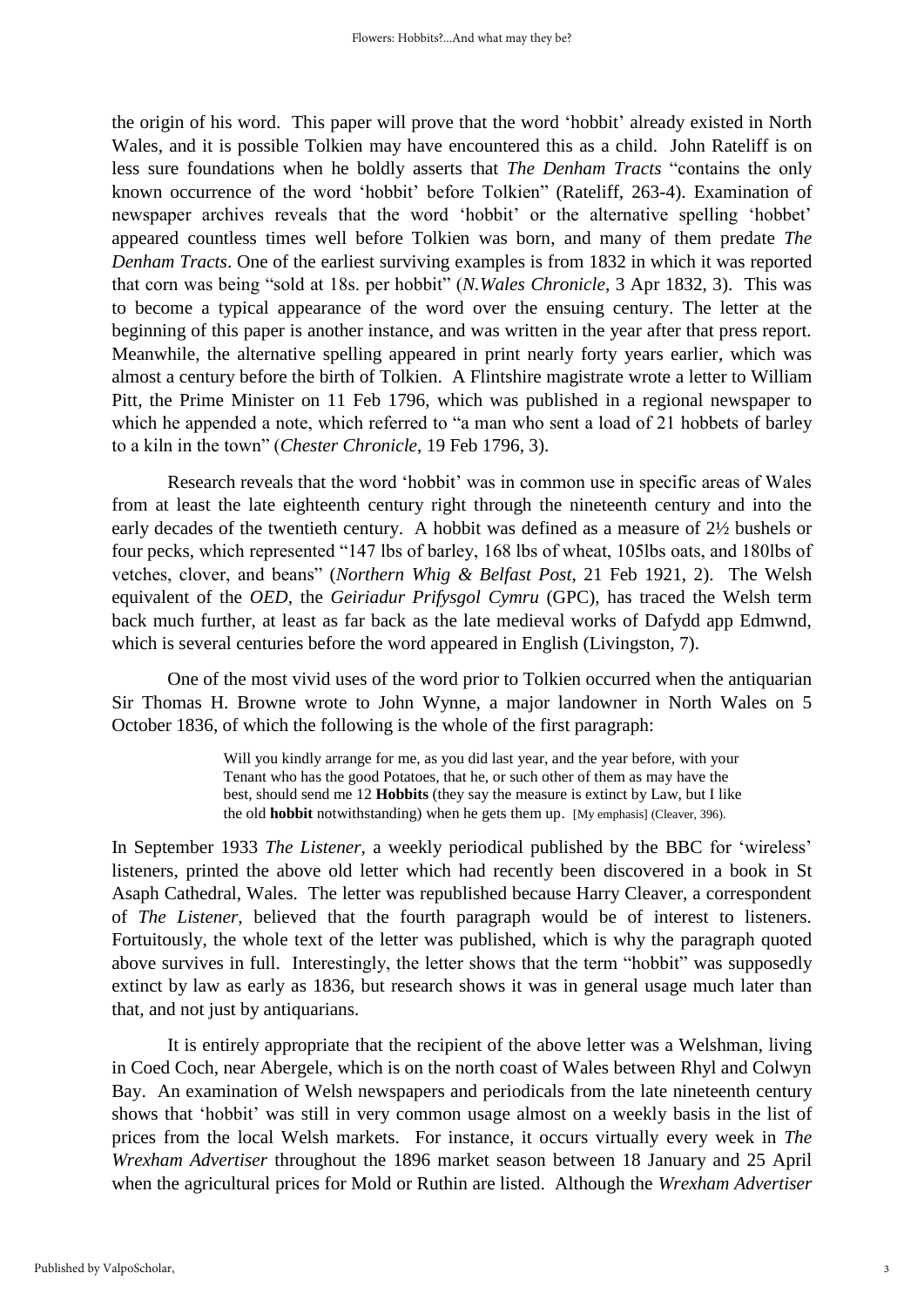used the spelling 'hobbit', as did *The Denbighshire and Flintshire Telegraph,* some newspapers favoured the alternative spelling of 'hobbet.' For example, in the four years between 1897 and 1900 *The North Wales Times*, which was published in Denbigh, Clwyd, printed the word 'hobbet' on at least 161 occasions. 'Hobbit' or 'hobbet' was always more common in North Wales including the areas of Mold, Denbigh, Rhyl, and surrounding areas, but others parts of Wales were also aware of the measure. For example, also in 1896, *The South Wales Daily News* reported that flooding in North Wales meant that "potatoes are rotting in the ground, and can be bought for 3 shillings a hobbet" (8 Oct, 5).

The hobbit/hobbet as a measure of agricultural produce did become known further afield than Wales. In the *Hampshire Advertiser* of 1842 it was reported that good quality barley "was sold as low as 14s. 6d, a hobbet" at a market in Pwllheli (10 Sep, 4). In 1867 in an article about raising chickens in the *Oxford Journal,* a farmer explained that his young poultry were fed on barley, which cost him between 8 and 10 shillings per hobbit, which he clarified was a North Wales measure (16 Feb 1867, 3). In 1870 *The Cheshire Observer* reported on a court case at Holywell County Court which arose because of the discrepancy between the quality of samples of barley measured in hobbits before they were purchased, and after they were delivered. The word 'hobbit' appeared nine times on the same page of the newspaper (5 Feb 1870, 3). This particular spelling was exceptional for *The Cheshire Observer,* because it habitually referred to prices per 'hobbet' for market sales in Denbighshire, as did the *Shrewsbury Chronicle* and the *Bradford Observer*. *The Belfast News-Letter* pointed out that the hobbet measure varied in different parts of Wales; "at Pwlhefi it was the equivalent of 252 lb, but in Wrexham it was only 168lb!" (9 May 1864, 4). As recently as 1921 *The Northern Whig and Belfast Post* in an article about standardising agricultural measures chose the 'hobbet' of North Wales above all other measures to first illustrate the various weights in the different crops of barley, wheat, oats, vetches and clover (21 Feb, 2).

Tolkien may never have read the word hobbit in a contemporary newspaper when he was a child, but the sheer ubiquity of the word 'hobbit' or 'hobbet' in Welsh newspapers of the late nineteenth century indicates that the word had a pervasive and fairly wide currency, especially in agricultural circles, and the likelihood of being encountered by a child either in print or in speech was much greater, than a single example printed in a rare volume of folklore.

It is known that Tolkien participated in a family holiday in Trywn Llanbedrog, North Wales in the summer of 1920 (Phelpstead, 11), but as he was in his late-twenties at the time it seems improbable that he encountered this archaic agricultural term at this period in his life. If he had, it seems highly likely that as a practising philologist he would later have remembered encountering the word. Although North Wales was the centre of the use of the word 'hobbit', by 1920 its use was definitely in decline. The word was far more commonly used a decade or so earlier, so it is more likely that if he overheard the word at all, it was during a childhood visit to Wales, rather than when he was an adult. It has been claimed that Father Morgan "regularly took the young Tolkien and his brother on vacations in Wales" (Livingston, 7), but the surviving evidence is much flimsier than implied in that quote.

Tolkien mentioned several times that he was first attracted to the Welsh language as a child when he saw Welsh names on coal trucks when he lived in the Midlands, which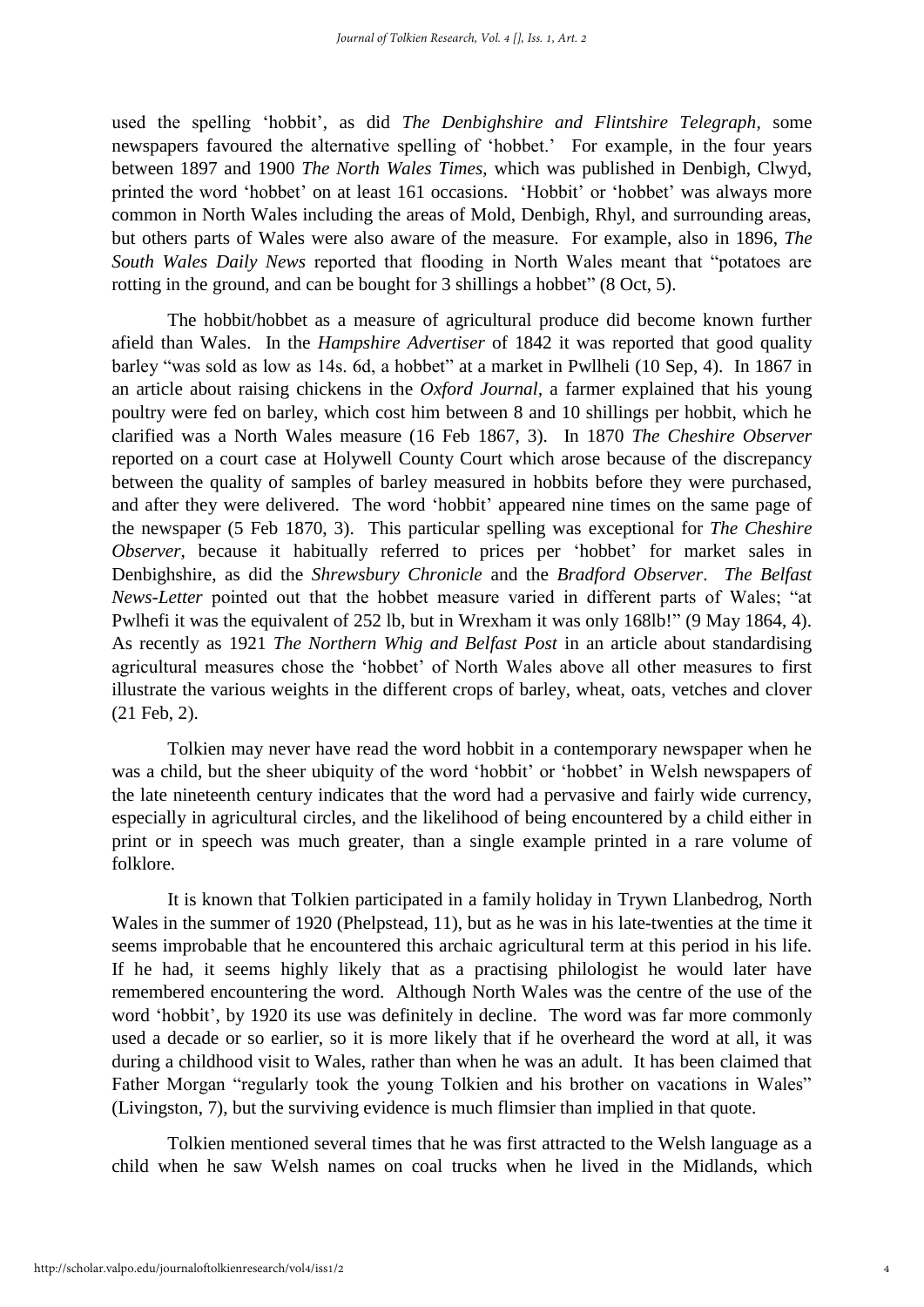Hammond and Scull date to "late 1900 or early 1901" (*Chronology*, 7). Moreover, it is known that Tolkien visited Wales at least once as a child with Father Francis Morgan, who was also half-Welsh (Carpenter, 27). However, attempting to date this visit proves rather problematic. Humphrey Carpenter laconically states "later in childhood he went on a railway journey to Wales, and as the station names flashed past him he knew that here were words more appealing to him than any that he had yet encountered" (ibid, p.26). There is nothing in the Bodleian Library about this childhood holiday (Blackburn, Cathleen, pers comm email, 27 Sep 2016), so Carpenter probably conflated this information from the brief reference in the essay "English and Welsh" (*Monsters*, 192) with an interview Tolkien gave in 1967, in which he was reported as saying: "as a small boy I remember going on the train to Wales and seeing the name Ebbw. I just couldn't get over it. Not long afterwards, I started inventing my own languages."<sup>1</sup> Unfortunately, Carpenter's wording is extremely vague, and from the text there is nothing to suggest whether Mabel Tolkien was alive or not. His account is rather muddled and the immediate context of his words implies that Mabel was still alive. However, it is still conceivable that Tolkien would have described himself as "a small boy" if this visit had been the one with Father Morgan after his mother's death, when he would have been at least 12. We know that Tolkien began inventing words in the code-like 'Nevbosh' in 1907 at the age of 15, but he was involved in his Incledon cousins 'Animalic' language earlier than this (*Secret Vice*, xi-xiv). Hammond and Scull place the visit to Wales under the heading "Summer 1905", where their wording implies that this visit may have occurred in 1905 at the very earliest, but it could just as easily have occurred in a subsequent year (*Chronology*, 11).

We also do not know which part of Wales Tolkien visited as a child, but "the name Ebbw" suggests that South Wales is more likely than the North. Father Morgan was proud to be distantly related to the Morgans of Tredegar, Newport who owned property in the south of Wales (pers comm email, José Manuel Ferrández Bru, 16 Aug 2016), so this also lends credence to the probability that South Wales was a more likely venue than the north. Unfortunately, very little is known of precisely the type of place to which the young Tolkien brothers were taken. If it was a rural location, which seems credible, then it is possible that the word hobbit could have been spoken in a local market. It would have been more likely to have been overheard in North Wales, or the price per hobbit/hobbet even chalked up next to the relevant produce, but in the South of Wales the word hobbit in comparison would have seemed more like a mere whisper or a rumour. An argument could be made that if Tolkien had visited North Wales when he was a child, he would later remember exactly where he had encountered the word 'hobbit' because the term was more widespread there. However, because he visited South Wales the word would have made a much less obvious direct impact on his consciousness. There is also the faint possibility that Father Morgan, who had Welsh connections stretching back a further generation in time, may even have referred fleetingly to this archaic agricultural term in conversation. In either case it could have entered a child's unconscious or become submerged at this period, before it suddenly rose to the surface again when it was written on an examination paper perhaps a quarter of a century later. In Tolkien's letter to Roger Lancelyn Green quoted earlier he made it quite clear that the forgotten memory if it returned to the surface "might be quite differently applied." If the

**.** 

<sup>&</sup>lt;sup>1</sup> I am grateful to Cathleen Blackburn who supplied this information in an email of 27 Sep 2016, and said the quote was from "Tolkien Talking", *The Sunday Times*, 27 Nov 1966.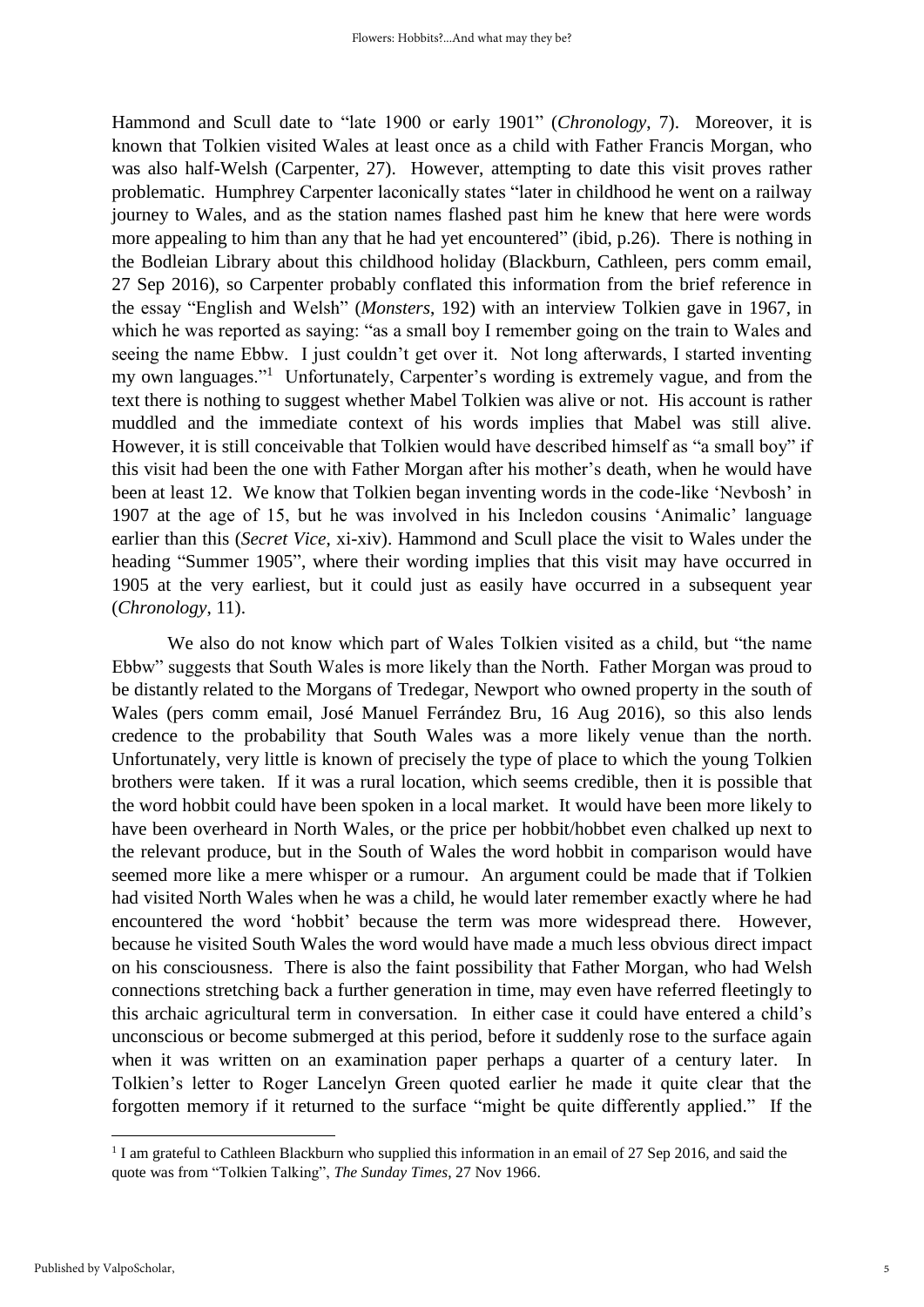word 'hobbit' was a submerged memory it was indeed quite differently applied because it was transformed from a word for a Welsh agricultural measure into an imaginary being half the size of an adult human.

The more Tolkien wrote about hobbits the more strongly he entwined them with an agrarian lifestyle. In *The Hobbit* itself when hobbits are first described Tolkien confines himself in the text to a physical description of their portly stomachs, bright clothing, nimble fingers, hirsute heads and feet, and their propensity for eating and drinking, but absolutely nothing is forthcoming about how they were employed (*Hobbit*, Facsimile, 12). Of course, this was perfectly suitable for a children's book when long digressions about agriculture would probably have been found extremely off-putting by impatient childish readers. Following Fimi's example of examining Tolkien's early illustrations for details not explicit in the text (*Tolkien*, 180-1) a perusal of the frontispiece which adorns the first edition of *The Hobbit*, does appear to show an agricultural system of fairly small fields bounded in by either hedgerows or fences between Bag End and Hobbiton. This becomes more explicit in the watercolour version, which was added to the book in the second printing of 1937 (Hammond & Scull, *Art of Hobbit*, 6), and on the cover of the first American edition (1938). In this there are clearly demarcated fields containing differently-coloured crops, which are immediately obvious even after the most cursory of glances (Hammond & Scull, *Artist*, 106). Hobbits were evidently heavily involved in agricultural pursuits although Tolkien did not make this overt in the text.

By the time he worked on the fourth version of the early drafts of what became *The Lord of the Rings* the agricultural nature of hobbits was made more explicit within the narrative. When the prototype character of what became Frodo was still called Bingo Bolger-Baggins, Tolkien chose to introduce his relationship with Gaffer Gamgee in this manner: "Bingo had always been very polite to Gaffer Gamgee, calling him Mr. Gamgee, and discussing potatoes with him over the hedge" (*Return of Shadow*, 38). Therefore, the most down-to-earth character is immediately linked to horticulture, and specifically to the propagation of potatoes. In late 1938 it appears that Tolkien worked on what was called at the time a 'Foreword' in which he bolstered the hobbits' links with agriculture. Readers were to be informed that Hobbits are: "fond of peace and quiet, and good tilled earth: a wellordered and well-farmed countryside is their natural haunt" (ibid, p.310) and this survived unaltered into the third paragraph of the published Prologue (*Fellowship*, 11). A short time afterwards Tolkien planned to add that they had "a kind of professional skill…aided by close friendship with the earth and all things that grow on it: the power of disappearing quietly and quickly" *Return*, 311). Most of this survived in the published Prologue with the exception of the reference to the growing things. One addition which appeared in the Prologue under the sub-heading "Of the Ordering of the Shire" was that for hobbits "growing food and eating it occupied much of their time" (*Fellowship*, 19). Later, when readers are introduced to Gaffer Gamgee in the final published text one of the initial things they learn is that "in the matter of 'roots', especially potatoes, the Gaffer was recognised as the leading authority by all in the neighbourhood" (ibid, p.30). Finally, when the narrative had progressed as far as Ithilien in the published chapter 'Of Herbs and Stewed Rabbit', Sam Gamgee talks about taters (a vernacular name for potatoes) and mentions to Gollum that his cooking speciality is fish and chips (*Lord of the Rings*, 749).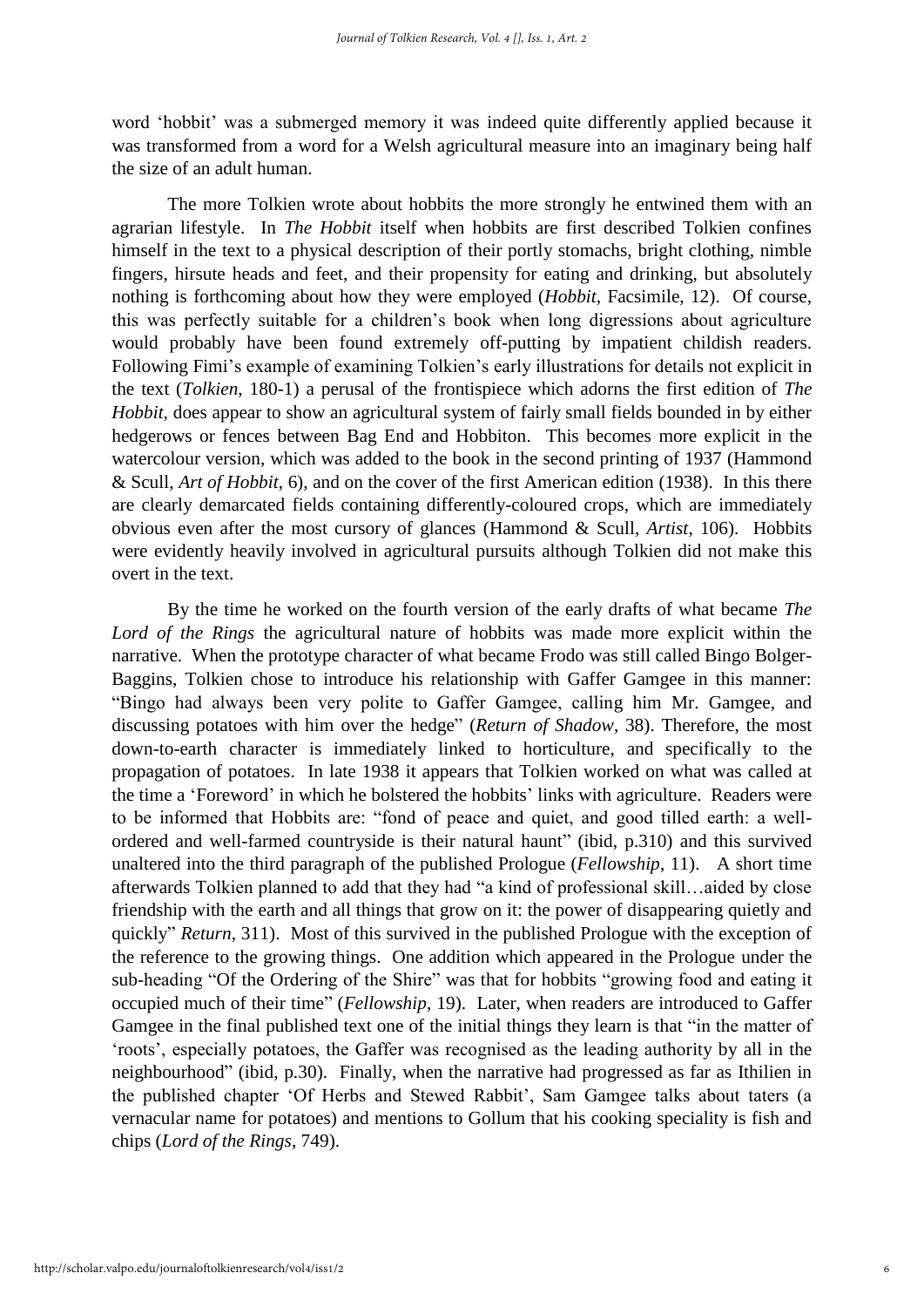So why did Tolkien appear to emphasise the link between potatoes and hobbits, when the hobbits at a first glance would appear to emanate from an earlier epoch in time, and potatoes are a vegetable from the New World? Shippey believes that Hobbits are inherently anachronistic in themselves and provide an indispensable bridge between a more ancient world Tolkien wants to describe and our own world (*Author*, 5-7). Tolkien noted that "hobbits are just rustic English people" (Gueroult, 1965), and it is only an infinitesimal step from this to add that there seems "nothing could be now be more distinctively English" than mentioning their favourite national dish: fish and chips (*Author*, 47). Strangely, Tolkien seems to refer pointedly to potatoes or 'taters' far more frequently than other traditional agricultural crops which might have been more expected. For instance, oats are not mentioned at all, and the only reference to barley occurs towards the close of *The Lord of the Rings* when we are informed: "the Northfarthing barley was so fine that the beer of 1420 malt was long remembered and became a byword (*Lord of the Rings*, 1024). However, there are more references to corn, including early in the narrative while Frodo is preparing to leave the Shire when readers are told "the corn was tall and full" (ibid, p.67). During the ruffians' occupancy of the Shire the corn-mills "grind no more corn at all" (ibid, p.1013), but after they are ejected and order is restored "everywhere there was so much corn that at Harvest every barn was stuffed" (ibid, p.1024). Corn (or wheat), barley, oats and potatoes were all measured out in hobbits in North Wales throughout the nineteenth century, so there was a connection between those words in the real world. It is almost as if Tolkien retained a vestigial remembrance from far back in his distant childhood, so that he ensured that there was also a connection between corn, barley, potatoes and hobbits in his vision of bucolic innocence in The Shire.

The Welsh hobbit/hobbet measure has been noticed by some earlier critics, but often it has been too readily rejected before the full implications have been considered. For instance, in 1986 Donald O'Brien attempted to summarise all of the possible origins of the word 'Hobbit' in the journal *Mythlore*. He ruminated on the *Oxford English Dictionary* definition of Hobbet in his article, which was "a local measure" and followed this with an entry from Joseph Wright's *The English Dialect Dictionary*, which includes a Welsh noun 'hobbit' whose meaning is given as: "*HOBBIT*, sb. Wal. Also written *hobit*. A measure of corn, beans &c. …being 2½ bushels imperial" (O'Brien, 46). O'Brien correctly points out that Tolkien was "closely associated with Wright", having attended his lectures while at Oxford, and notes that before 1910 Tolkien had studied Wright's *Primer of the Gothic Language*. Wright was one of the first people to recognise Tolkien's interest in language, and was able to influence the way his studies were directed. So, it is possible that Tolkien could have become aware of the hobbit measure if he ever consulted the right page of Wright's book. It certainly seems more likely that Tolkien would have read a friend and colleague's book in a subject which interested him personally, rather than an obscure book which had such a restricted circulation, such as *The Denham Tracts*.

O'Brien was unable to locate the word in any Welsh dictionaries, and he believed that the corn measure given above seemed "to have no obvious connection with Tolkien's hobbits" (ibid), so he moved on to other possible sources. O'Brien was incorrect to state that the word does not occur in dictionaries. An 1815 English-Welsh dictionary defined hob and hobaid as "a peck of corn or meal in *Glamorganshire*" (Richards, 267). Whilst in Caernarvonshire it was described as "a measure containing four *Winchester* bushels" (ibid).

7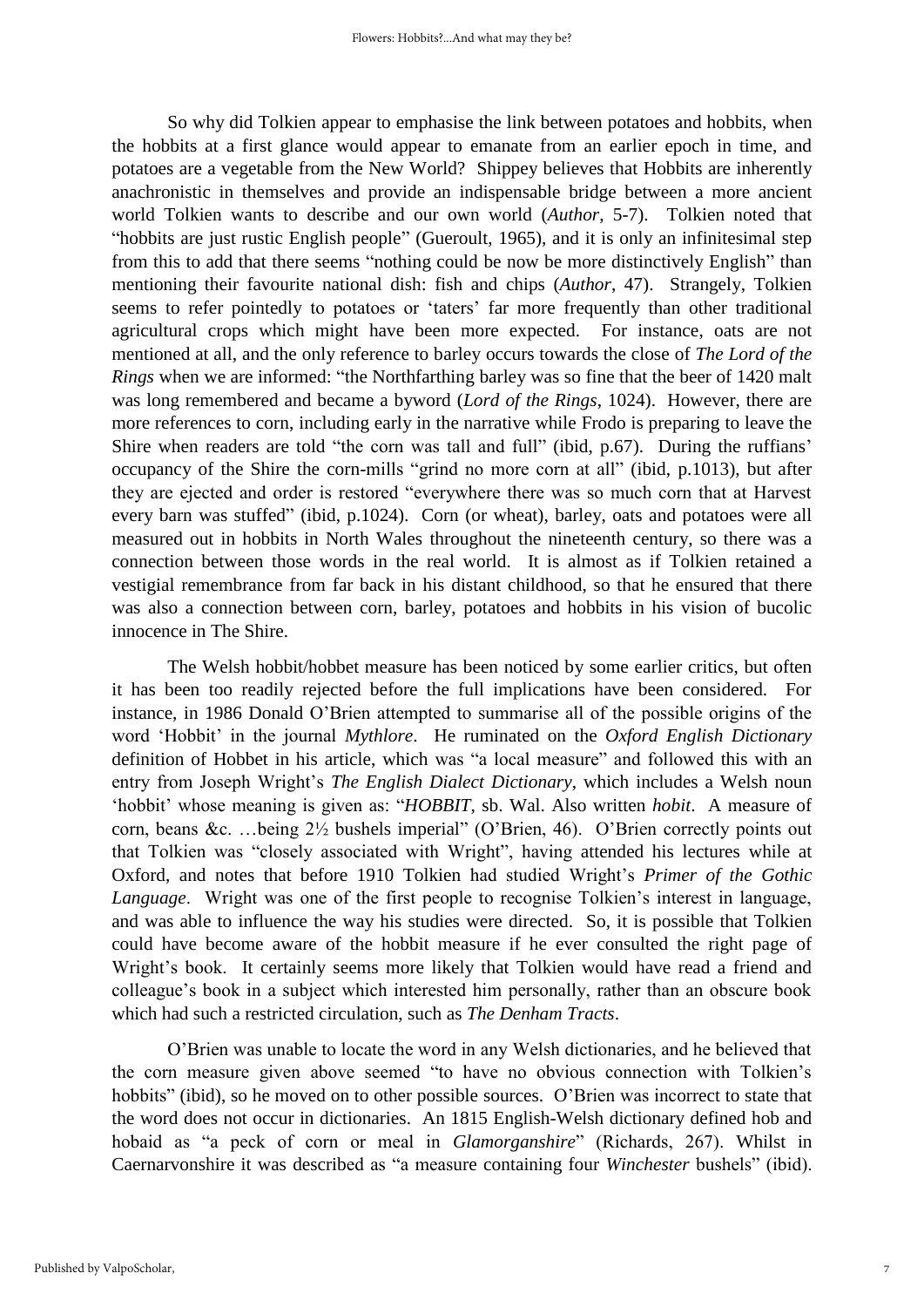O'Brien may have shown more interest in this definition if he had located the word in a Welsh dictionary, and even more so than if he had been aware of Sir Thomas Browne's striking 1836 letter quoted above.

A more recent researcher who gave far more attention to the Welsh measure than earlier scholars was Michael Livingston. He commenced by summarising all the possible origins listed by O'Brien, and added a couple that have been mentioned since, in addition to one referred to by Tolkien – Babbitt. Livingston examined the definition of 'hobbet' as "a seed-basket" in the *OED*, plus the local measure of  $2\frac{1}{2}$  bushels. He located the latter in a reference book: John C. Morton's *Cyclopedia of Agriculture* (1863), which was itself subsequently utilised for 156 entries in the *OED* including in the 'W' section, on which Tolkien worked. He also unearthed an editorial by Charles Dickens for *All the Year Round* in 1863, which discussed the discrepancy between weights of hobbets in Pwlheli compared with Wrexham, and that hobbets of barley and oats were different yet again (Livingston, 5). Livingston even discovered that in around 1600 a hobbett became a term for the measurement of a small parcel of land in Llandrinio, near Powys, mid-Wales. This was presumably based on the amount of land required to produce a hobbet of wheat, barley, oats or potatoes (ibid, 9). However, the use of hobbett for a land measure appears to have had a very limited application, even though coincidental links could be made between it and Tolkien's creatures of the soil of The Shire. Finally, Livingston also emphasises that 'hobbit' with that spelling appears in Joseph Wright's book, so the word could have entered Tolkien's consciousness that way. However, if we are looking for a source which reached Tolkien in childhood this point of entry is probably less likely than the agricultural grain measure mentioned above.

When the hobbit/potato letter was published in *The Listener* in September 1933 J.R.R. Tolkien had an unpublished manuscript at home, which C.S. Lewis had read by 4 February earlier that same year and reported of it: "I have had a delightful time reading a children's story Tolkien has just written…Whether it is really *good* (I think it is until the end) is of course another question" (Rateliff, xv). It is believed that this children's story was what Tolkien later entitled *The Hobbit; or, There and Back Again.* It is highly unlikely that Tolkien or Lewis would have seen that letter in *The Listener.* If they had it is possible that Tolkien's submerged childhood memories may have been fully reawakened.

When the Welsh measure was actually alluded to on previous occasions it was either very briefly considered before being too easily discounted or surrounded by all the other possible definitions, so that its true significance became eclipsed by all the extraneous detail. O'Brien's overall conclusion was that "the evidence supports no alleged resolution of the original of 'hobbit' unequivocally" (O'Brien, 37), which seems reasonable because he dismissed the measure definition far too readily without due consideration, and he was completely unaware of the proliferation of the word in the Welsh provincial press. Likewise, Livingston concluded "there can thus be no single word that stands behind Tolkien's hobbit; there are many" (Livingston, 11). However, some 'single word' candidates would appear to be far more probable than others. It is hoped that by isolating the Welsh measure from all but *The Denham Tracts* theory, this will help focus attention on this particular possible genesis of Tolkien's 'hobbit'. The many examples of actual uses of the agricultural 'hobbit' from newspapers taken in conjunction with the arresting letter at the head of this paper, hopefully permits the full implications of the possibilities of the word being a real contender as a more likely source of Tolkien's 'hobbit' to be highlighted for the first time. There is the real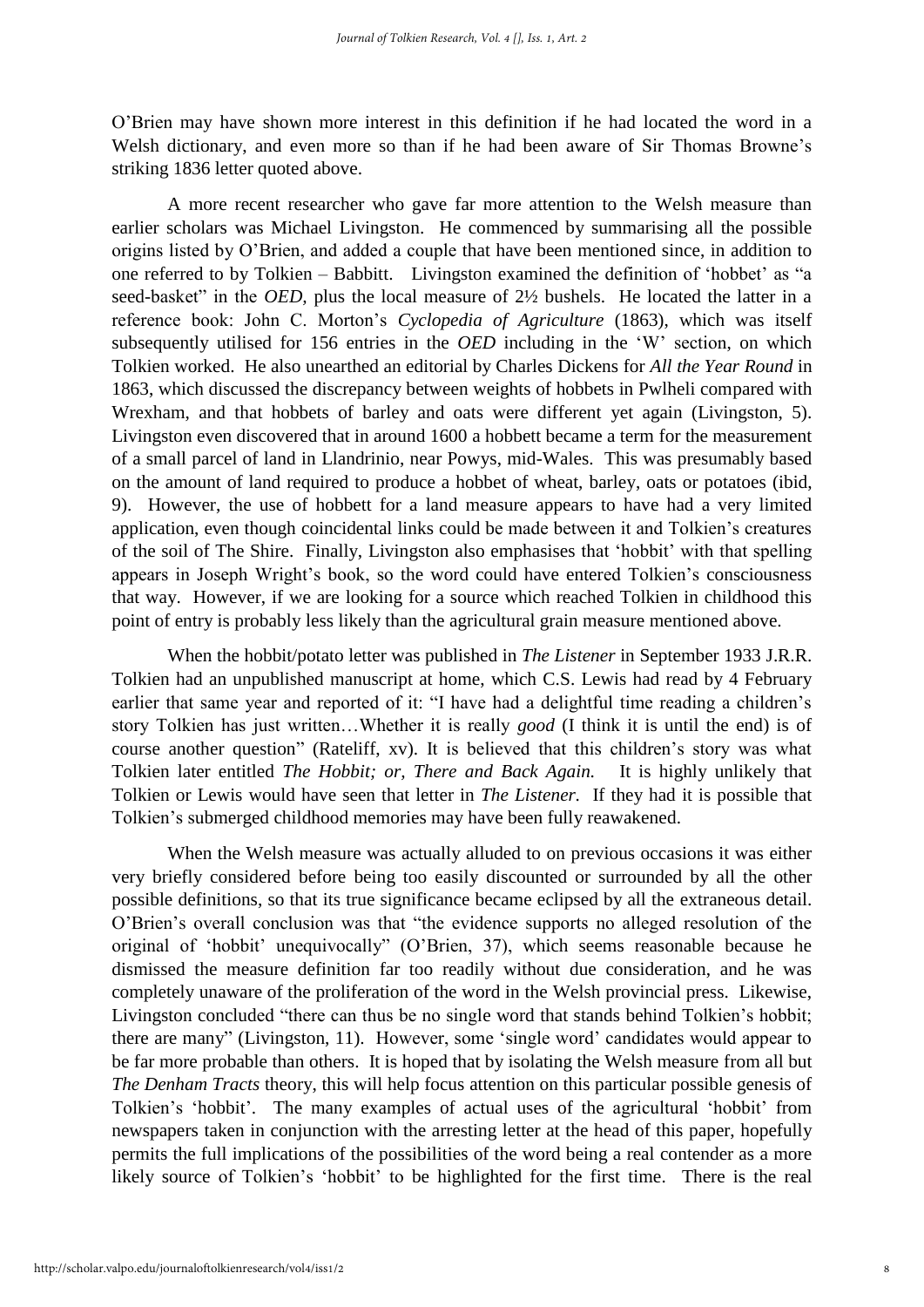likelihood that in the future further details about Tolkien's childhood excursions to Wales may yet emerge. Until that time any discussion of the antecedents of the origins of the word 'hobbit' must necessarily contain a great deal of speculation.

It is evident that the Welsh measure of a hobbit/hobbet could have reached Tolkien in at least two disparate ways, and at two distinct periods of his life: either as a child in Wales, or as a young adult scholar. We should also never discount the very real possibility that the word 'hobbit' was a true "coinage" (Gilliver, 145) from his own imagination. However, if is accepted that when the word hobbit popped into Tolkien's head around 1930 he was vaguely recalling a submerged memory it does appear that his later comment that it would be "quite differently applied" may have been correct. It is far more plausible that a half-forgotten agricultural measure encountered in childhood would be utilised, rather than a definition from Joseph's Wright's book; and infinitely more likely than a single word in a long list of spirits in a rare book, which we do not even know he ever perused. In future when the origin of the word 'hobbit' is discussed, it is to be hoped that an obsolete Welsh measure for agricultural produce including corn, barley, oats and "Po-ta-toes" (*Lord of the Rings*, 654) will now be remembered as a possible source for Tolkien's 'hobbit.'

### **Works Cited**

Burns, Marjorie. "Tracing the Elusive Hobbit (In its Pre-Shire Den)," *Tolkien Studies IV*, (2007), 200-11.

- Carpenter, Humphrey. 1977. *J.R.R. Tolkien: A Biography*. London: George Allen & Unwin.
- Carpenter, Humphrey, ed., with the assistance of Christopher Tolkien. 1981. *The Letters of J.R.R. Tolkien.*  London: George Allen & Unwin.
- Cleaver, Harry M & H Browne, "Wireless, a Hundred Years ago?", *The Listener*, 13 Sept 1933, p.396.
- Fimi, Dimitra. 2010. *Tolkien, Race and Cultural History: From Fairies to Hobbits.* London: Palgrave Macmillan.
- Forest-Hill, Lynn. Ed. 2016. *The Return of the Ring: Proceedings of the Tolkien Society Conference 2012.*  Edinburgh: Tolkien Society.
- Gilliver, Peter, Jeremy Marshall, and Edmund Weiner. Eds. 2006. *The Ring of Words: Tolkien and The Oxford English Dictionary.* Oxford: Oxford University Press.
- Gueroult, Denys, Interview with J.R.R. Tolkien, 20 Jan 1965: [www.bbc.co.uk/programmes/p021jx7j](http://www.bbc.co.uk/programmes/p021jx7j)
- Hammond, Wayne & Christina Scull. 2011. *The Art of the Hobbit by J.R.R. Tolkien.* London: HarperCollins.
- Hammond, Wayne & Christina Scull. 1995. *J.R.R. Tolkien: Artist and Illustrator.* London: HarperCollins.
- Hammond, Wayne & Christina Scull. 2014. *The Lord of the Rings: A Reader's Companion*. London: HarperCollins.

Howard, Philip. "Tracking the Hobbit Down to Earth", *Times,* 31 May 1977, p.34.

- Larrington, Carolyne. 2015. *The Land of the Green Man: A Journey Through the Supernatural Landscapes of The British Isles.* London: I.B. Tauris.
- Livingston, Michael. "The Myths of the Author: Tolkien and the medieval origins of the word hobbit." *Mythlore,* 22 Mar 2012: 1-15.